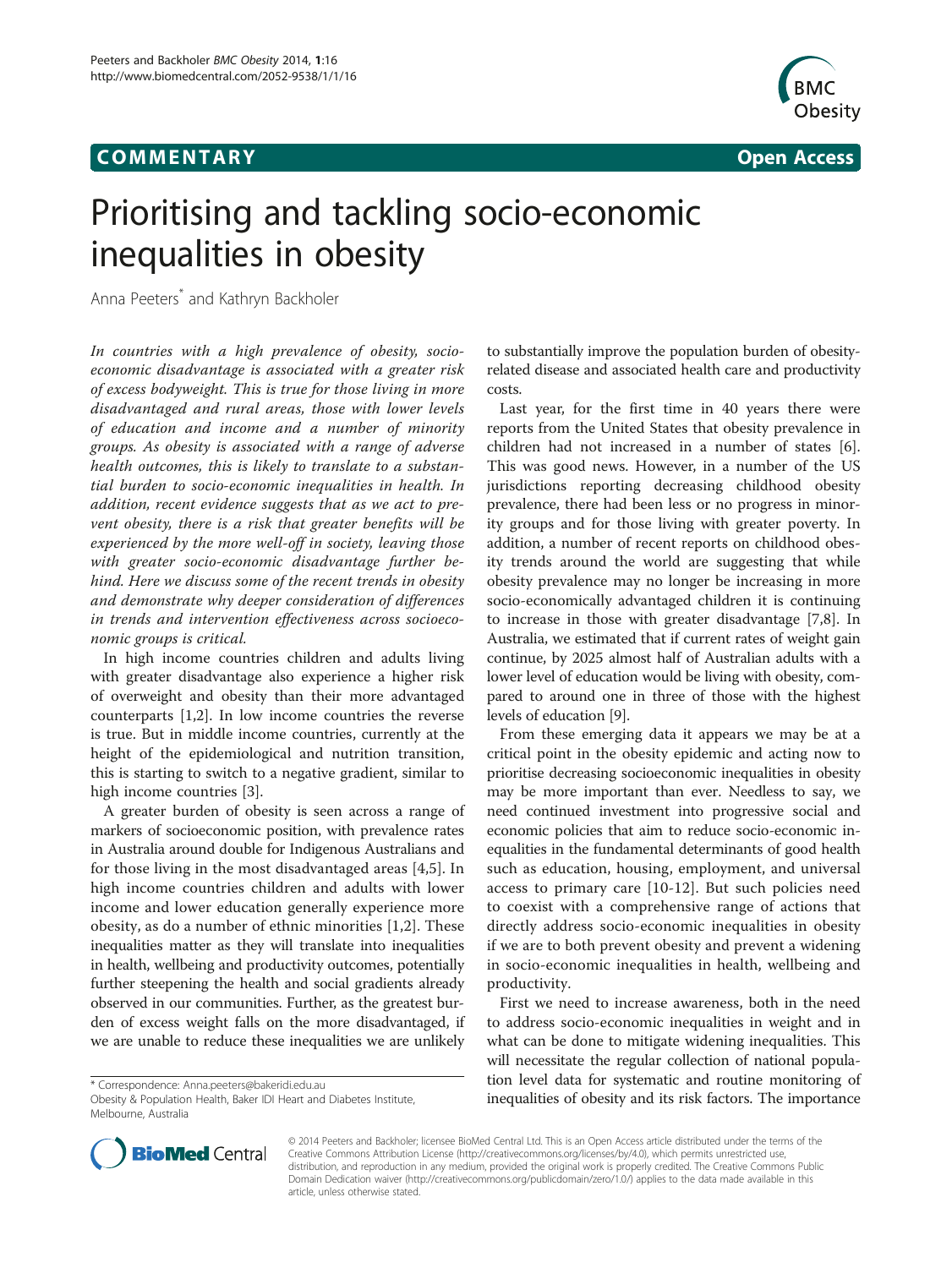of this is exemplified by reports such as those described above, wherein the conclusion based on total population data (general improvement in childhood obesity across the US) is quite different to that based on analyses by socioeconomic groups (continued worsening of obesity rates for groups with a lower socio-economic position). Furthermore, it is incumbent upon us, as epidemiologists and public health researchers, to continually communicate our research findings to those with influence over policy decisions so that inequalities become a more central focus in decision making. It remains a challenge to elevate the issue of socio-economic inequalities in obesity to commonplace political understanding and action. However, recent global reports demonstrate increasing recognition and acceptance of doing precisely this [[10\]](#page-2-0).

Second, we need to improve our understanding of what constitutes effective obesity prevention across different socio-economic groups. Globally the efforts to prevent and manage obesity are increasing. We know from other public health efforts that often the benefits are first experienced by the better off (those with relatively greater social and economic resources) before they are felt by the wider community (with more limited resources). This has been described for a number of public health issues, such as tobacco control [[13](#page-2-0)].

We are starting to see evidence of this potential widening of socio-economic inequalities through policy implementation for obesity prevention. We have recently demonstrated that of the few obesity prevention interventions that have been evaluated across different socioeconomic groups, around half the interventions were found to be effective for groups with high socio-economic position only [[14](#page-2-0)]. Rather than wait in hope that intervention effectiveness will eventually reach those from lower socio-economic groups, our challenge is to identify strategies that will enable us to prevent obesity across the whole population, with greater impact where it is most needed. A lot more work is required to do this, however we do know that interventions and policies that are more likely to affect the environments in which we live are also more likely to lead to equitable benefits [\[14\]](#page-2-0) (Backholer in press). For example, following the 2006 smoke-free legislation in Scotland, there was a substantial fall in hospital admissions for myocardial infarction, which was consistent across all socio-economic groups [\[15\]](#page-2-0). Parallel conclusions have been drawn from the reduction of blood folate levels following fortification of cereal products and from the reduction of dental caries following water fluoridation [[16,17](#page-2-0)]. We argue that greater consideration of some of the obesity prevention interventions that remove the structural barriers to healthy behavioural choices by changing our environment is needed. These include mandatory nutrition guidelines in all children's settings, restrictions

to marketing of unhealthy food and drink, and pricing measures. Such interventions obviate the issues of uptake and compliance and thus more likely to be equitable across socio-economic groups. However, interventions of this type are politically difficult as they face civil libertarian arguments and involve multiple, often opposing, stakeholders. The challenge is to identify a constructive path forward so that broad action on obesity prevention continues at the same time as increasing our efforts to prioritise initiatives that mitigate socio-economic inequalities.

Third, this means that we need to give further thought to the combination of interventions we employ. We need to ensure that targeted approaches complement the (more politically palatable) information and knowledge -based policies, which are more likely to benefit those with higher socio-economic position (Backholer et al., in press). For example, complementary interventions might include social marketing or targeted nutrition education to augment menu energy labelling in fast-food restaurants. Similarly, they may involve using revenue raised from food or beverage taxes to subsidise obesity prevention interventions in disadvantaged neighbourhoods. Related to this, we need increased awareness of the potential for targeted approaches in the broader context of population-level obesity prevention, building on our understanding of the specific barriers to effective intervention among lower socio-economic groups.

Clearly, a comprehensive approach is required to galvanise action against socio-economic inequalities in weight. Importantly, each of these steps requires ongoing communication amongst all those who have the potential to influence population health and wellbeing. These include researchers, community leaders and organisations, industry and government and must not be limited to the health sector. We need to act now to ensure that in our efforts to prevent obesity we can also limit its impact on socio-economic inequalities in health, wellbeing and productivity.

#### Competing interests

The authors have no competing interests for this work.

#### Authors' contributions

AP and KB both contributed to the design, writing and editing of this piece.

#### Acknowledgements

The authors would like to thanks Genevieve Horne for her thoughtful comments on the manuscript.

#### Funding

KB was supported by a Post doctoral Research Fellowship from the National Heart Foundation of Australia (PH 12 M6824), AP was supported by a National Health and Medical Research Council Career Development Fellowship (1045456) and the Baker IDI. Funding support was also received from an Australian Research Council (ARC) Linkage grant (LP120100418), an Australian National Preventive Health Agency grant (188PEE2011) and the Victorian Government's Operational Infrastructure Support (OIS) Program.